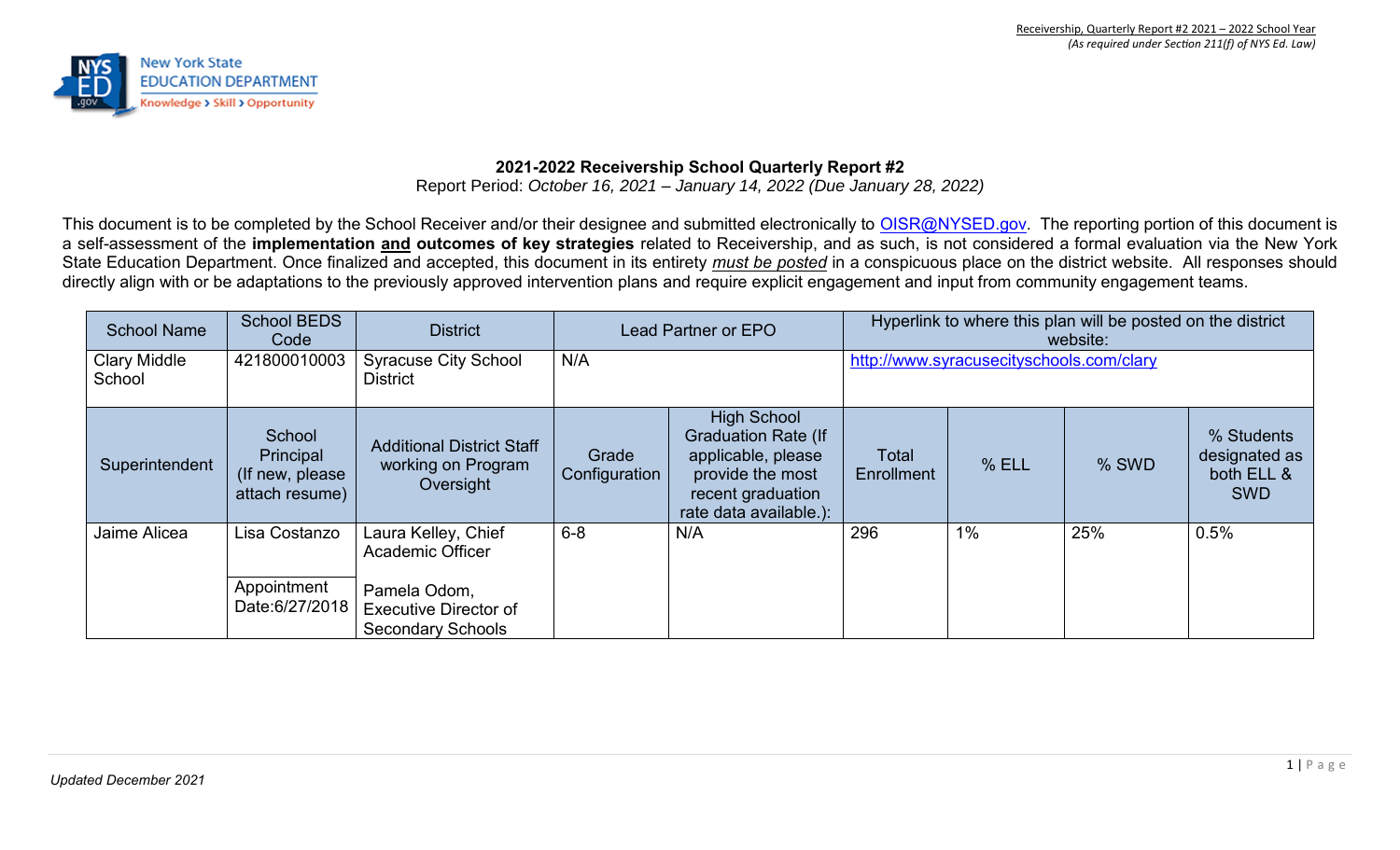

#### **Executive Summary**

Please provide a *plain-language summary* of this completed report, reflecting changes and progress made since the last reporting period, with a focus on the action taken to implement lead strategies, engage the community, and enact Receivership powers. The summary should be written in terms easily understood by the community-at-large. Please avoid terms and acronyms that are unfamiliar to the public and limit the summary to *no more than 500 words*.

Clary Middle School has been working to engage students and families in their return to both full-time in-person instruction and in students and staff returning to their renovated home school after a year spent in a swing space building. However, we have experienced many issues with both student and staff attendance related to COVID absences. This quarter alone we have had over 133 students absent due to COVID or quarantine. This has been exacerbated due to a shortage of substitute teachers as well. Additionally, the school is in its third year of implementing the International Baccalaureate Middle Years Programme (IB MYP), supported daily by instructional coaches and it infused in each week's Thursday professional development after school. Weekly planning and collaboration time is used for analyzing data, personalizing instruction for students, and creating interdisciplinary units in accordance with IB MYP training. Our focus this quarter has been the first ten minutes of class-modeling and creating lessons to hook students into the content and greater interdisciplinary transfer between subjects. Clary regularly monitors student data regarding chronic absenteeism, math, ELA, and science and is in the process of completing the second administration of the district's NWEA Math and Reading assessment to assess growth in each of these areas by student subgroup. intensified efforts continue to be made to call and visit student homes to support student attendance, engagement, and achievement, and the school partners with feeder elementary schools to provide engagement opportunities across the quadrant.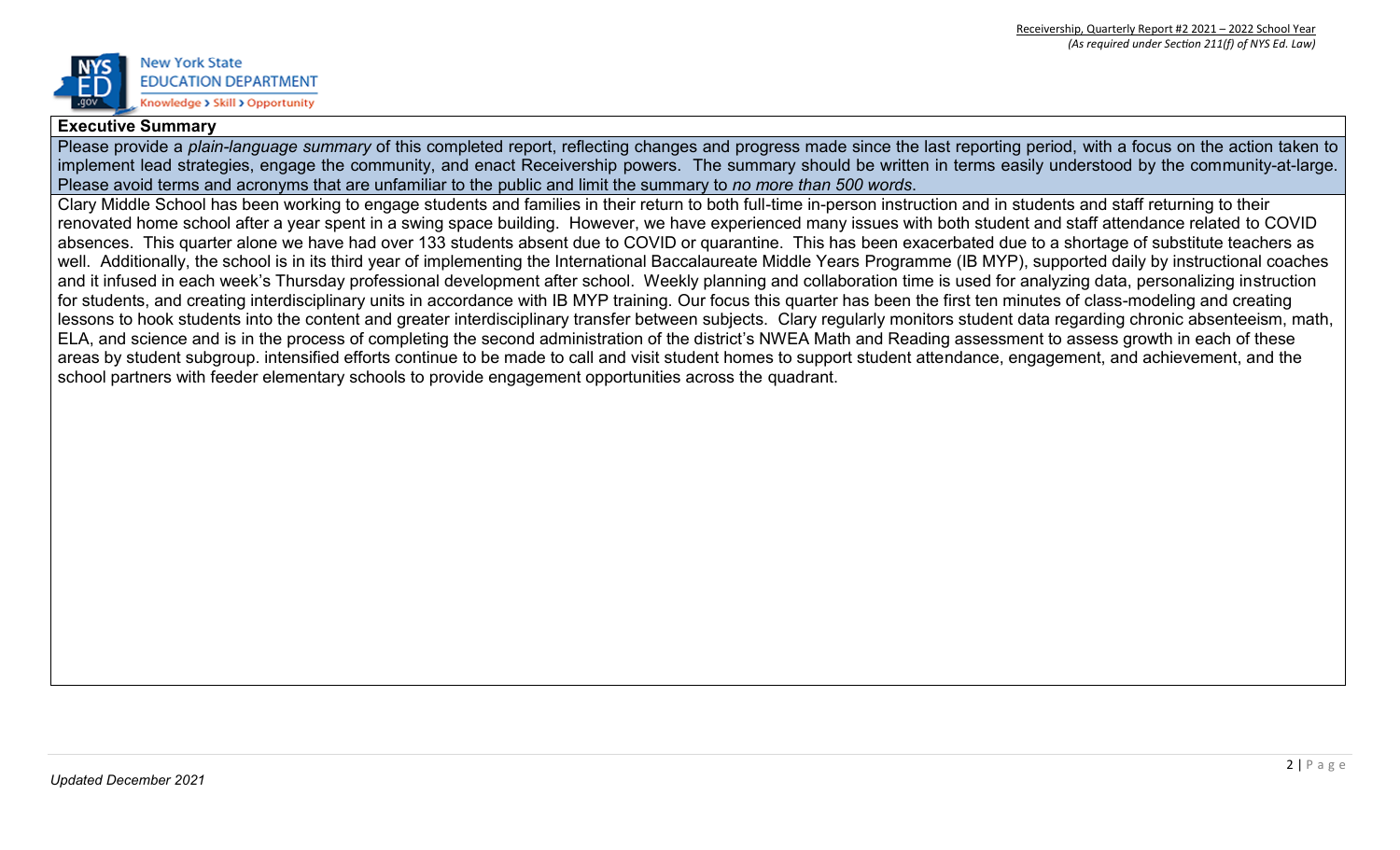

**Directions for Parts I, II, and III** - District and school staff should respond to the sections of this document by both analyzing and summarizing the steps taken to implement lead strategies since the first quarter. Include processes that were used to assess the **impact** of strategies implemented on student learning outcomes.

This is also an opportunity for district and school staff to provide a reflective outline of proposed actions, strategies, and process adaptations made to the school's 2021-2022 Continuation Plan, with a focus on how evidence guided decisions made through continuous and comprehensive planning, by articulating explicit support of student socialemotional well-being, diversity, equity, inclusion, and active engagement in learning.

- The District should ensure that the implementation of lead strategies address the needs of all learners, particularly the needs of subgroups of students and those at risk for not meeting State academic standards.
- District and school staff should assess the impact of identified lead strategies on student learning, as connected and aligned to diagnostic review feedback, to ensure strategy implementation can achieve long-term sustainable growth.

#### **Part I –***Lead Strategies for Improvement*

#### **Lead Strategies for School Improvement**

*List the 3-4 of core lead strategies that are central to the school's improvement plan, and outline the progress made this quarter by applying each strategy. Lead strategies are key levers for improvement that are identified based on trends in student performance data and serve as overarching approaches for implementing strategically focused action steps toward achieving demonstrable improvement.*

| Quarterly Report #2 with Reflection on Lead Strategies Utilized during                                                                               |                          |                                                                                                                                                                                                                                                                                                                                                                                                                                                                                                                                                                                                                                                                                                                                                               |  |  |
|------------------------------------------------------------------------------------------------------------------------------------------------------|--------------------------|---------------------------------------------------------------------------------------------------------------------------------------------------------------------------------------------------------------------------------------------------------------------------------------------------------------------------------------------------------------------------------------------------------------------------------------------------------------------------------------------------------------------------------------------------------------------------------------------------------------------------------------------------------------------------------------------------------------------------------------------------------------|--|--|
|                                                                                                                                                      |                          | October 16, 2021 - January 14, 2022                                                                                                                                                                                                                                                                                                                                                                                                                                                                                                                                                                                                                                                                                                                           |  |  |
| I Identify the lead strategies that<br>guided the school's improvement<br>work during the reporting period,<br>including any that were discontinued. | <b>Status</b><br>(R/Y/G) | For each lead strategy, outline how the strategy helped achieve progress toward this year's demonstrable improvement<br>targets. If a strategy was discontinued since the prior reporting period, please provide an evidence-based explanation for why<br>it was discontinued and if/how a new strategy will be implemented in its place.                                                                                                                                                                                                                                                                                                                                                                                                                     |  |  |
| <b>IBMYP International Baccalaureate</b><br>Middle Years Program                                                                                     |                          | Clary continues to work towards authorization as an IBMYP school in this school year. Utilizing the MYP philosophy students are provided with an<br>education that crosses disciplinary, cultural, national, and geographical boundaries and that champions critical engagement, stimulating ideas, and<br>meaningful relationships. Our teachers continue to hone unit and lesson plans to support students to reach their goals. Unit and lesson plans are<br>tracked on our OneNote, through administrative feedback and walkthroughs, and with the support of our MYP Coordinator. This strategy supports us<br>in reaching our demonstrable improvement targets by providing consistency in instructional planning and delivery for students schoolwide. |  |  |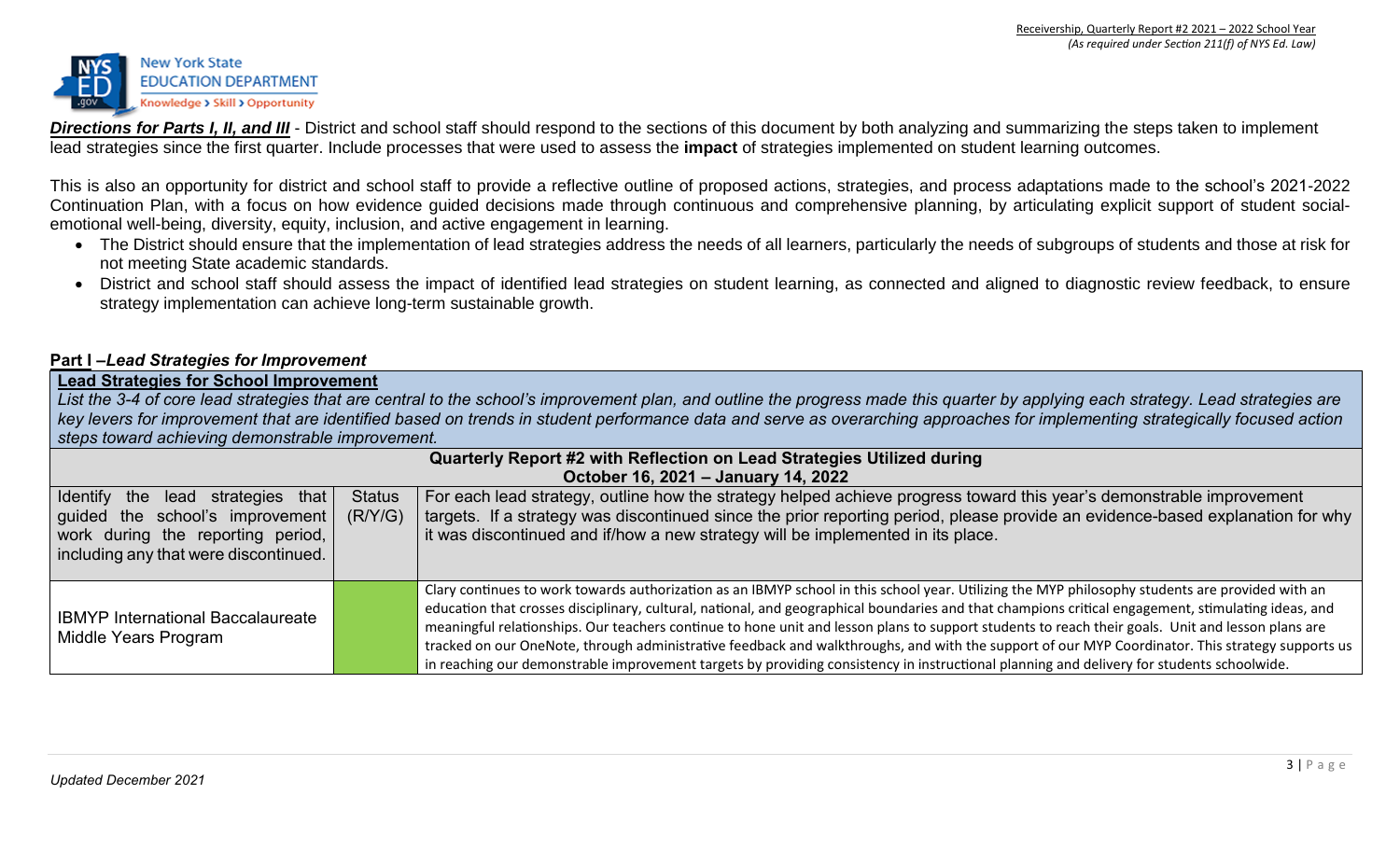

| <b>SEL/CRSP Social Emotional</b><br>Learning/Culturally Responsive<br><b>Sustaining Practices</b> | Clary continues utilizing SEL/CRSP including "Second Step" to support our students' needs during a morning meeting/advisory period that is built into<br>the schedule. Teachers also have been meeting with students in small groups to afford them the opportunity to set goals for themselves based on<br>the MYP Learner Profile, create action steps to achieve their goals, and provide a time to reflect on this cycle. We continue with restorative practices,<br>weekly climate and culture meetings, and analyze data in SIT meetings with teams, administrators, and agency partners. This strategy supports us in<br>reaching our demonstrable improvement targets by building positive relationships between students and staff members and creating a welcoming<br>and affirming environment. |
|---------------------------------------------------------------------------------------------------|------------------------------------------------------------------------------------------------------------------------------------------------------------------------------------------------------------------------------------------------------------------------------------------------------------------------------------------------------------------------------------------------------------------------------------------------------------------------------------------------------------------------------------------------------------------------------------------------------------------------------------------------------------------------------------------------------------------------------------------------------------------------------------------------------------|
| <b>DDI Data Driven Instruction</b>                                                                | Clary continues to utilize Data Driven Instructional Cycles this year. Teachers look at all of the data sources that are available to us, including NWEA<br>Map Reports, to target standards and focus instruction to allow for maximum growth for our students. This data cycle has become an integral part of<br>instructional meetings and PLCs. This key strategy has supported us in reaching and exceeding eight of our twelve indicators in the past. It has also<br>been crucial in identifying areas of improvement in the four of the twelve indicators where we look to improve.                                                                                                                                                                                                                |

# **Part II –** *Demonstrable Improvement Indicators-Level 1*

| <b>Level 1 Indicators</b><br>Please list the school's Level 1 indicators and complete all columns below. This information should provide details about how lead strategies inform the implementation of<br>specific strategies and action steps that support progress toward the Demonstrable Improvement Indicators. |                          |                                                                                                                                                                                                                                                                                                                                                                                                                                              |                                                                                                                                                                                                                                                                                                                                                                                                                                                                                                                                                                                                                                          |  |  |
|-----------------------------------------------------------------------------------------------------------------------------------------------------------------------------------------------------------------------------------------------------------------------------------------------------------------------|--------------------------|----------------------------------------------------------------------------------------------------------------------------------------------------------------------------------------------------------------------------------------------------------------------------------------------------------------------------------------------------------------------------------------------------------------------------------------------|------------------------------------------------------------------------------------------------------------------------------------------------------------------------------------------------------------------------------------------------------------------------------------------------------------------------------------------------------------------------------------------------------------------------------------------------------------------------------------------------------------------------------------------------------------------------------------------------------------------------------------------|--|--|
|                                                                                                                                                                                                                                                                                                                       |                          | Quarterly Report #2 Reflection on Activities Completed for this Indicator during<br>October 16, 2021 - January 14, 2022                                                                                                                                                                                                                                                                                                                      |                                                                                                                                                                                                                                                                                                                                                                                                                                                                                                                                                                                                                                          |  |  |
| Indicator                                                                                                                                                                                                                                                                                                             | <b>Status</b><br>(R/Y/G) | Identify specific strategies and action steps<br>implemented to support progress for each of the<br>Demonstrable Improvement Indicators.                                                                                                                                                                                                                                                                                                     | Provide the specific data/evidence used to determine progress and impact<br>on instruction, student learning, and achievement.<br>Describe how the data trends that emerged during this reporting period<br>will inform future action steps.<br>Include a description of any adjustments made to the continuation plan<br>along with the corresponding data used to inform the adjustment.                                                                                                                                                                                                                                               |  |  |
| $#5 -$ School Safety                                                                                                                                                                                                                                                                                                  |                          | Specific data on serious incidents that have occurred at the<br>school is used to determine progress on this indicator and to<br>calculate the SVI used as the measure for the school safety<br>indicator. During this time we had one serious incident from a<br>student who was already on a long suspension, not at<br>school. Based on this data, we have made progress toward<br>meeting the progress target of 1.6 for this indicator. | Based on the data from the second quarter, we will continue to support students and families<br>through our SIT team meetings, counseling, restorative practices, integrating the MYP Learner Profile<br>into daily activities, agency supports, and family outreach, providing students and families support in<br>the areas of academics, attendance and behavior. We will continue our monthly assemblies based on<br>the trends that we observe from the District Code of Conduct. Following the District lead, we<br>instituted a Student Support room, promoting a more positive tone and supportive expectations for<br>students. |  |  |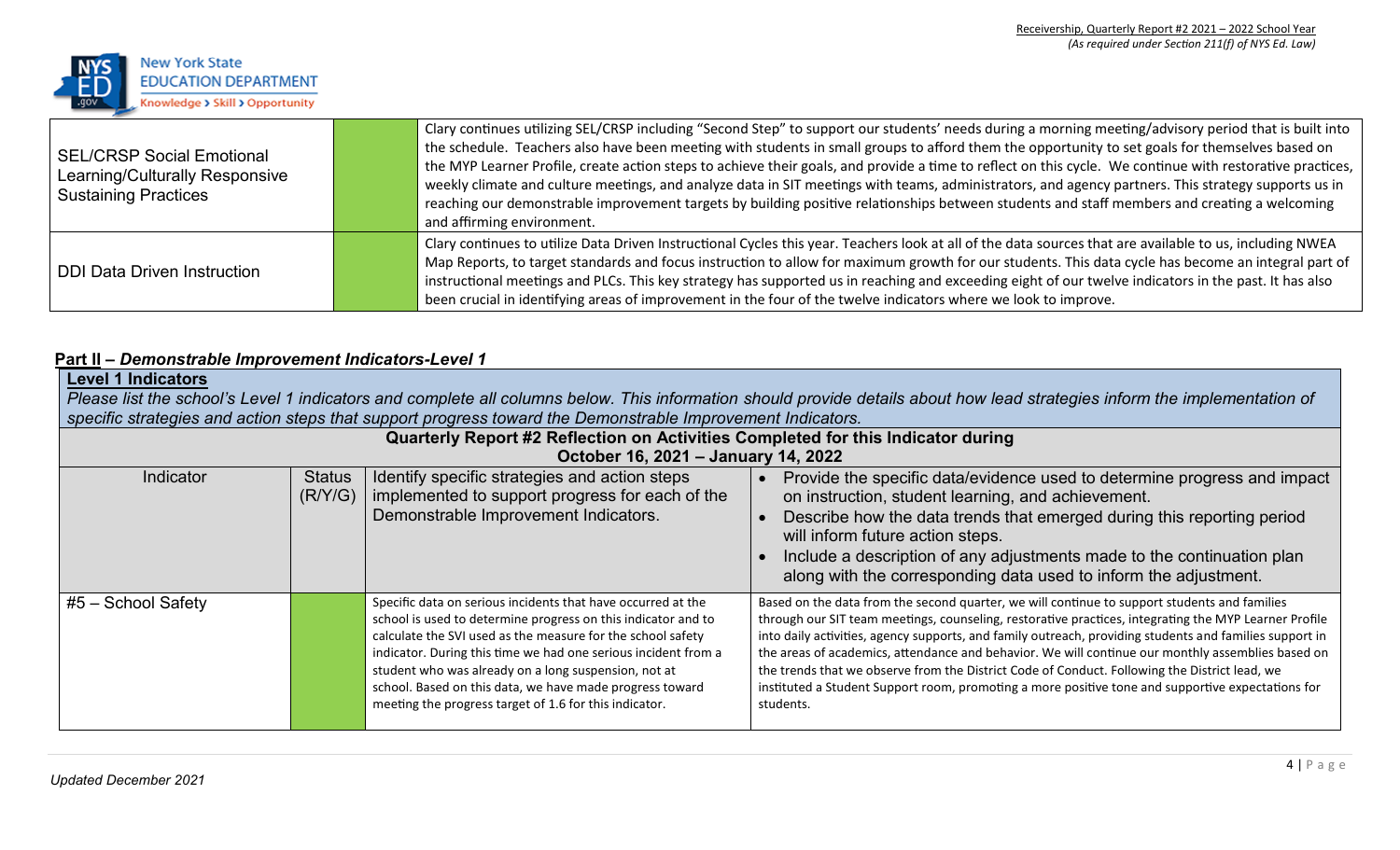

|                                            | At Clary, we have made it a priority to build relationships with<br>students and their families, which has translated into a<br>welcoming and affirming environment for our students.<br>Teachers, support staff, and agency partners are in contact with<br>families weekly for academic and behavioral supports. Our SIT<br>team meets weekly with administration, teams, and agency<br>partners to identify student needs and track the data. Our<br>support staff continue to provide assistance for students and<br>families in the areas of academic, attendance, and behavioral<br>supports for targeted students including Tier 3 interventions for<br>counseling. Our counselors provided weekly office hours for<br>students in need of individual support, small group skill-building<br>to address social emotional needs, and counseling. We<br>incorporated the ten attributes of the MYP Learner Profile, such<br>as inquirers, reflective, principled, into daily lessons and unit<br>planning, and tied to monthly them to Cougar Shout Outs. All of<br>these efforts have resulted in a more positive school climate. | We had 260 referrals, 102 ISS, and 92 OSS incidents for this quarter. Each child that receives a referral<br>took part in a restorative conference or a mediation, which resulted in only 64 students with repeat<br>referrals. Tier three interventions are in place for these 64 students with repeat referrals. These<br>students receive support both at home and at school. We had 128 restorative conferences which<br>included 66 repeat restoratives, most of whom were students with repeat referrals. In tracking the<br>data, we found most of our behavior concerns happening at 10:00 am and 1:00 pm. The teachers on<br>our DSCT noticed that students were coming to school hungry, but would not take a breakfast at 7:40<br>am. We have now added a breakfast cart for students at 10:00 and have seen a decrease in behavior<br>concerns at that time. Hall sweeps were also added at key times which helps students entering into<br>classrooms more efficiently. |
|--------------------------------------------|-----------------------------------------------------------------------------------------------------------------------------------------------------------------------------------------------------------------------------------------------------------------------------------------------------------------------------------------------------------------------------------------------------------------------------------------------------------------------------------------------------------------------------------------------------------------------------------------------------------------------------------------------------------------------------------------------------------------------------------------------------------------------------------------------------------------------------------------------------------------------------------------------------------------------------------------------------------------------------------------------------------------------------------------------------------------------------------------------------------------------------------------|--------------------------------------------------------------------------------------------------------------------------------------------------------------------------------------------------------------------------------------------------------------------------------------------------------------------------------------------------------------------------------------------------------------------------------------------------------------------------------------------------------------------------------------------------------------------------------------------------------------------------------------------------------------------------------------------------------------------------------------------------------------------------------------------------------------------------------------------------------------------------------------------------------------------------------------------------------------------------------------|
| $#33 - 3-8$ ELA All Students<br><b>MGP</b> | Using student data from the Fall and Winter administration of<br>the district-wide NWEA Reading assessment, estimates of<br>student's performance level on the NYS 3-8 ELA Exam based on<br>his or her scaled score on NWEA Reading. In conjunction with a<br>student's past performance on NWEA Reading assessments,<br>these performance level estimates are utilized to monitor data<br>on Receivership indicators that are growth measures by<br>calculating a projected Mean Growth Percentile (MGP). For this<br>indicator, based on the most recent data from the NWEA Reading<br>assessment, we project that we would achieve an MGP of 42.7,<br>which is below our year-end progress target of 45.2.<br>Teachers utilized the district ELA curriculum for Tier 1<br>instruction. We plan lessons focused around the MYP units with<br>teachers during instructional meetings and infuse AVID<br>strategies into lessons. The master schedule was also revamped<br>to provide ELA AIS classes for all students. Focused, Tier 2<br>interventions have been delivered by the IR Teacher (Intensive                               | Student data from the Fall and Winter administration of the district-wide NWEA Reading assessment<br>was used to track students growth and progress during this quarter. Both the initial and growth and<br>achievement results were used with teachers during instructional meetings and PLCs. Teachers<br>began planning using a data-driven cycle to monitor student growth, identify focus standards where<br>students were not reaching mastery, and create action plans to address specific deficits. Thirty<br>students at each grade level were chosen based on their scores to specifically track their progress.<br>Teachers also worked with students to aid them in creating academic goals and track their progress<br>around multiple data points.                                                                                                                                                                                                                     |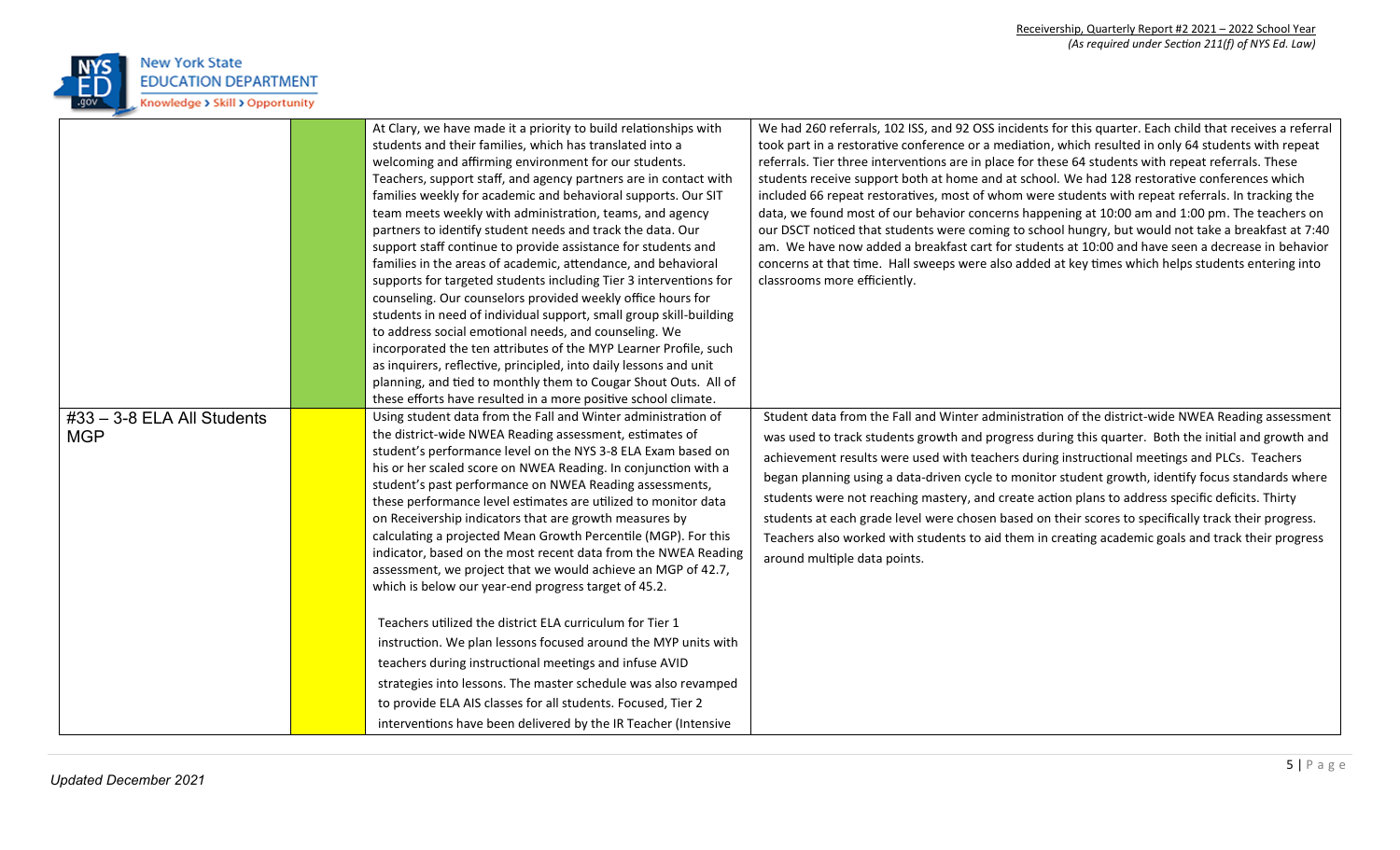

|                                                                            | Reading) at the $7th$ and $8th$ grade level in collaboration with the<br>ELA teachers. Tier 3 interventions utilizing Language! Live is<br>being used with two classes of $6th$ graders (Level 1) and two<br>classes of 7 <sup>th</sup> graders (Level 2). An ELA Teacher Lead also<br>supports literacy instruction and provides a model classroom for<br>all ELA teachers.                                                                                                                                                                                                                                                                                                                                                                                                                                                                                                                                                                                                                                                                                       |                                                                                                                                                                                                                                                                                                                                                                                                                                                                                                                                                                                                                                                                                                                                                               |
|----------------------------------------------------------------------------|--------------------------------------------------------------------------------------------------------------------------------------------------------------------------------------------------------------------------------------------------------------------------------------------------------------------------------------------------------------------------------------------------------------------------------------------------------------------------------------------------------------------------------------------------------------------------------------------------------------------------------------------------------------------------------------------------------------------------------------------------------------------------------------------------------------------------------------------------------------------------------------------------------------------------------------------------------------------------------------------------------------------------------------------------------------------|---------------------------------------------------------------------------------------------------------------------------------------------------------------------------------------------------------------------------------------------------------------------------------------------------------------------------------------------------------------------------------------------------------------------------------------------------------------------------------------------------------------------------------------------------------------------------------------------------------------------------------------------------------------------------------------------------------------------------------------------------------------|
| $\#39 - 3 - 8$ Math All Students<br><b>MGP</b>                             | Using student data from the Fall and Winter administration of<br>the district-wide NWEA Math assessment, estimates of student's<br>performance level on the NYS 3-8 Math Exam based on his or her<br>scaled score on NWEA Math. In conjunction with a student's past<br>performance on NWEA Math assessments, these performance<br>level estimates are utilized to monitor data on Receivership<br>indicators that are growth measures by calculating a projected<br>Mean Growth Percentile (MGP). For this indicator, based on the<br>most recent data from the NWEA Math assessment, we project<br>that we would achieve an MGP of 45.3, which is below our year-<br>end progress target of 47.5.<br>Teachers utilized the district Math curriculum for Tier 1<br>instruction. We plan lessons focused around the MYP units with<br>teachers during instructional meetings and infuse AVID strategies<br>into lessons. Focused, Tier 2 interventions have been delivered<br>by the AR Teacher (Algebraic Reasoning) and Math AIS Teacher at<br>all grade levels. | Student data from the Fall and Winter administration of the district-wide NWEA Math assessment<br>was used to track students growth and progress during this quarter. Both the initial and growth and<br>achievement results were used with teachers during instructional meetings and PLCs. Teachers<br>began planning using a data-driven cycle to monitor student growth, identify focus standards where<br>students were not reaching mastery, and create action plans to address specific deficits. Thirty<br>students at each grade level were chosen based on their scores to specifically track their progress.<br>Teachers also worked with students to aid them in creating academic goals and track their progress<br>around multiple data points. |
| $\#100 - 3-8$ ELA All Students<br><b>Core Subject Performance</b><br>Index | Using student data from the NWEA Reading assessment and the<br>validated estimate of student's performance level on the NYS 3-8<br>ELA exam generated based on his or her scaled score on NWEA<br>Reading, we are able to project an estimate of our school's actual<br>performance on Performance Index based indicators. Based on<br>student data from the Fall and Winter NWEA Reading,<br>assessment, we project that we would achieve a Performance<br>Index on this indicator of 46.4, which is below our year-end<br>progress target of 51.0.                                                                                                                                                                                                                                                                                                                                                                                                                                                                                                               | Student data from the Fall and Winter administration of the district-wide NWEA Reading assessment<br>was used to track students growth and progress during this quarter. Both the initial and growth and<br>achievement results were used with teachers during instructional meetings and PLCs. Teachers<br>began planning using a data-driven cycle to monitor student growth, identify focus standards where<br>students were not reaching mastery, and create action plans to address specific deficits. Thirty<br>students at each grade level were chosen based on their scores to specifically track their progress.                                                                                                                                    |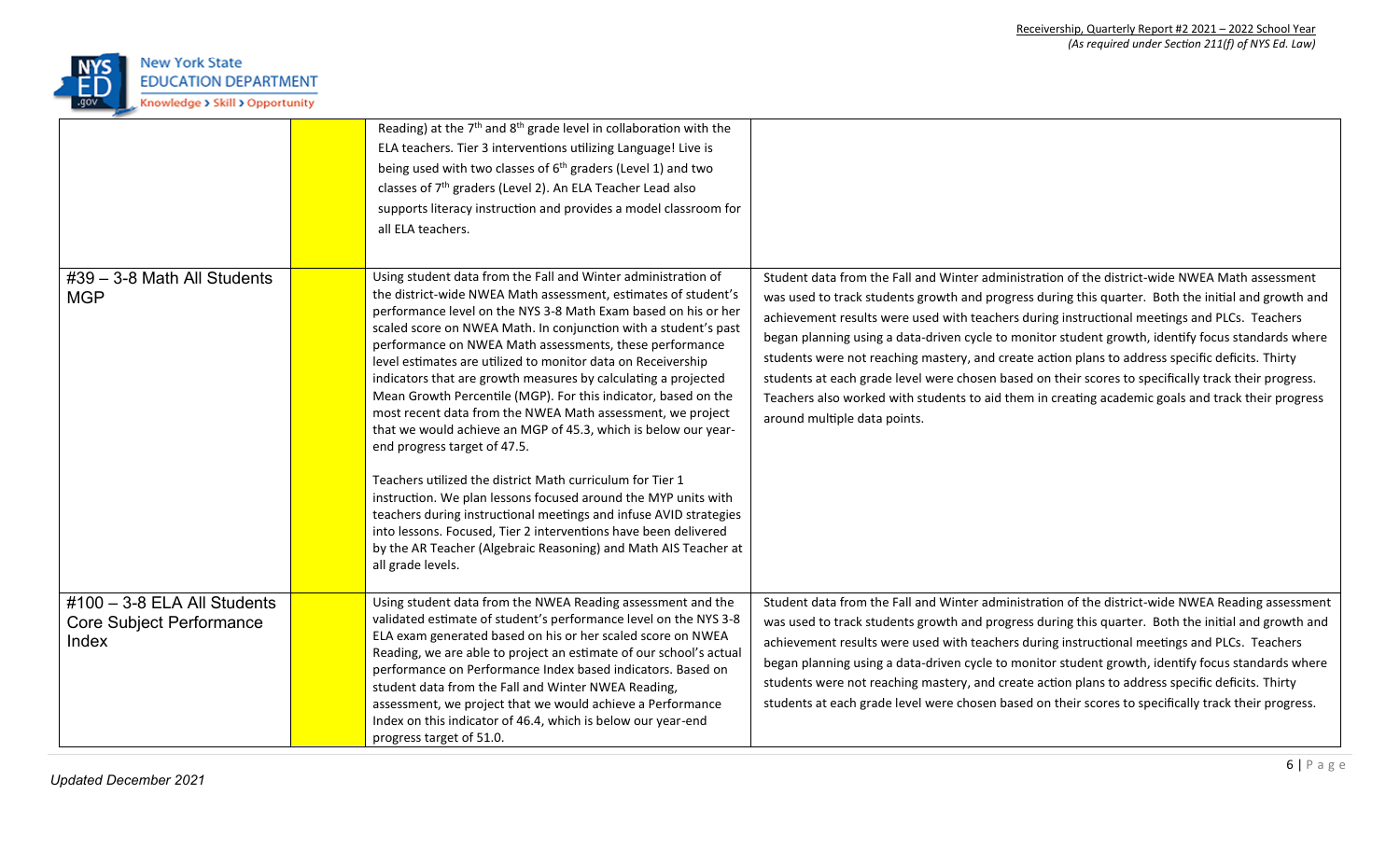

|                                                                                                  |                                                                                                                                                                                                                                                                                                                                                                                                                                                                                                                                                                                                                                                                                                                                                                                                                                                                                                                                                                                                                                                                                                                                                                                                                                                               | Teachers also worked with students to aid them in creating academic goals and track their progress<br>around multiple data points.                                                                                                                                                                                                                                                                                                                                                                                                                                                                                                                                                                                                                            |
|--------------------------------------------------------------------------------------------------|---------------------------------------------------------------------------------------------------------------------------------------------------------------------------------------------------------------------------------------------------------------------------------------------------------------------------------------------------------------------------------------------------------------------------------------------------------------------------------------------------------------------------------------------------------------------------------------------------------------------------------------------------------------------------------------------------------------------------------------------------------------------------------------------------------------------------------------------------------------------------------------------------------------------------------------------------------------------------------------------------------------------------------------------------------------------------------------------------------------------------------------------------------------------------------------------------------------------------------------------------------------|---------------------------------------------------------------------------------------------------------------------------------------------------------------------------------------------------------------------------------------------------------------------------------------------------------------------------------------------------------------------------------------------------------------------------------------------------------------------------------------------------------------------------------------------------------------------------------------------------------------------------------------------------------------------------------------------------------------------------------------------------------------|
| $#110 - 3-8$ Math All Students<br><b>Core Subject Performance</b><br>Index                       | Using student data from the NWEA Math assessment and the<br>validated estimate of student's performance level on the NYS 3-8<br>Math exam generated based on his or her scaled score on NWEA<br>Math, we are able to project an estimate of our school's actual<br>performance on Performance Index based indicators. Based on<br>student data from the Fall and Winter NWEA Math, assessment,<br>we project that we would achieve a Performance Index on this<br>indicator of 7.8, which is below our year-end progress target of<br>26.2.<br>This progress monitoring data- projecting actual performance on<br>the indicator-enables our school to identify indicators that we<br>are not on-track to meet and to further disaggregate student<br>data to determine those students who are performing at a Level<br>1 and to provide additional support and intervention as<br>appropriate.<br>Teachers utilized the district Math curriculum for Tier 1<br>instruction. We plan lessons focused around the MYP units with<br>teachers during instructional meetings and infuse AVID strategies<br>into lessons. Focused, Tier 2 interventions have been delivered<br>by the AR Teacher (Algebraic Reasoning) and Math AIS Teacher at<br>all grade levels. | Student data from the Fall and Winter administration of the district-wide NWEA Math assessment<br>was used to track students growth and progress during this quarter. Both the initial and growth and<br>achievement results were used with teachers during instructional meetings and PLCs. Teachers<br>began planning using a data-driven cycle to monitor student growth, identify focus standards where<br>students were not reaching mastery, and create action plans to address specific deficits. Thirty<br>students at each grade level were chosen based on their scores to specifically track their progress.<br>Teachers also worked with students to aid them in creating academic goals and track their progress<br>around multiple data points. |
| $\#150$ – Grades 4 and 8<br><b>Science All Students Core</b><br><b>Subject Performance Index</b> | Using student data from district interim assessments, we are<br>unable to project an estimate of our school's actual performance<br>on this Performance Index. Castle Learning science assessments<br>monitored our academic progress and growth. Science standards<br>are highlighted based on previous years' performance as target<br>standards, and additional curriculum and instructional activities<br>are provided for high-leverage content. These assessments are<br>followed by data meetings with teachers, administrators, and the<br>District science coach. Intervention time and small group<br>instruction is utilized to ensure that every student was making<br>maximum as growth possible. Using this data, teachers created                                                                                                                                                                                                                                                                                                                                                                                                                                                                                                              | Student data from Castle Learning assessments was used to track students growth and progress<br>during this quarter. Both the initial and growth and achievement results were used with teachers<br>during instructional meetings and PLCs. Teachers began planning using a data-driven cycle to<br>monitor student growth, identify focus standards where students were not reaching mastery, and<br>create action plans to address specific deficits. Thirty students at each grade level were chosen<br>based on their scores to specifically track their progress. Teachers also worked with students to aid<br>them in creating academic goals and track their progress around multiple data points.                                                     |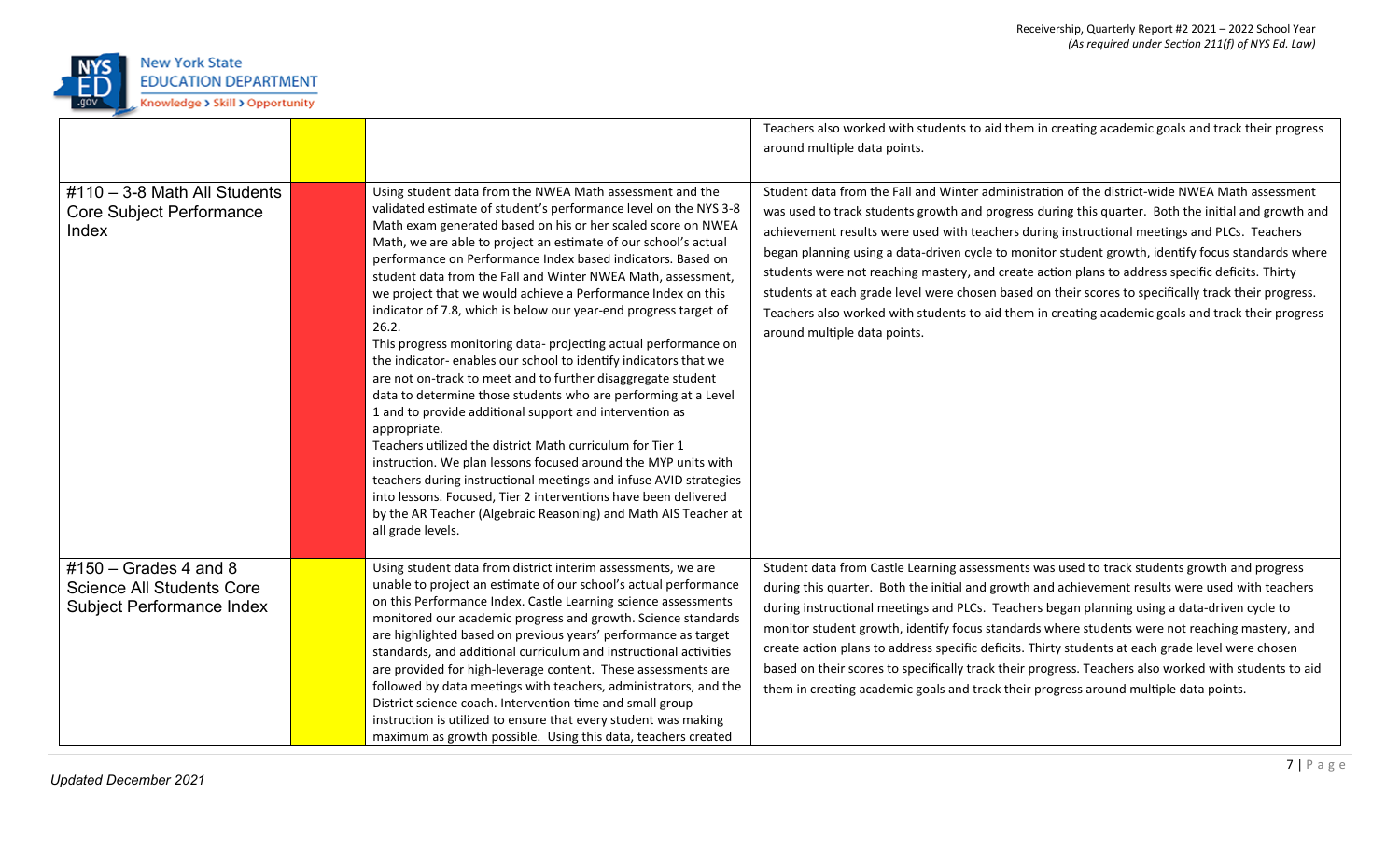

|                                  | reteach and action plans based on standards. 6 <sup>th</sup> grade         |                                                                                                       |
|----------------------------------|----------------------------------------------------------------------------|-------------------------------------------------------------------------------------------------------|
|                                  | assessments had a 29% growth from pre- to post assessment, 7 <sup>th</sup> |                                                                                                       |
|                                  | grade had 1%, 8 <sup>th</sup> grade had 6%, and Living Environment had     |                                                                                                       |
|                                  | 14%.                                                                       |                                                                                                       |
|                                  | Clary continues to plan science units and lessons utilizing the            |                                                                                                       |
|                                  | MYP philosophy with teachers during instructional meetings and             |                                                                                                       |
|                                  | infuse AVID strategies in lessons.                                         |                                                                                                       |
| $#160 -$ Chronic                 | As of the end of this reporting period, our school's chronic               | Clary will continue with our efforts to support progress towards this performance indicator including |
| <b>Absenteeism- All Students</b> | absenteeism rate was 55.7%. While this rate would not meet our             | analyzing daily and weekly attendance data, finding supports for our students and families in need,   |
|                                  | year-end progress target of 39%, the student attendance                    | and consistently align our efforts with NYSED expectations. We will continue with our social          |
|                                  | challenges presented by the COVID-19 pandemic are well-                    | emotional practices and mindfulness throughout the building, weekly SIT Team meetings with            |
|                                  | documented throughout New York State and our school is no                  | administrators and teams, and utilizing the support of our agency partners. We will also have a       |
|                                  | exception to those challenges. During this quarter, we had 133             | dedicated Family Engagement room for parents and guardians with resources and materials to            |
|                                  | students experience a quarantine, either from testing positive,            | support family needs. Sessions will be offered throughout the year based on parent needs and we are   |
|                                  | showing symptoms, or exposure that caused them to miss at                  | excited for the increased partnership in the upcoming school year.                                    |
|                                  | least one day of school.                                                   |                                                                                                       |
|                                  | Daily attendance and chronic absenteeism data are analyzed                 |                                                                                                       |
|                                  | each week at Clary Middle School to determine who is in need of            |                                                                                                       |
|                                  | additional support and/or intervention and recognition for                 |                                                                                                       |
|                                  | improvements. We utilize the same chronic absenteeism                      |                                                                                                       |
|                                  | definition as NYSED when looking at our chronic absenteeism                |                                                                                                       |
|                                  | data to ensure that our efforts are consistently aligned with              |                                                                                                       |
|                                  | NYSED attendance expectations.                                             |                                                                                                       |
|                                  | Clary continued to utilize social emotional practices and                  |                                                                                                       |
|                                  | mindfulness throughout the building in morning meetings to                 |                                                                                                       |
|                                  | create a welcoming and supportive culture for our students.                |                                                                                                       |
|                                  | School-level and student-level chronic absenteeism rates are               |                                                                                                       |
|                                  | examined weekly to monitor progress toward the target and                  |                                                                                                       |
|                                  | implement appropriate interventions. We receive a weekly                   |                                                                                                       |
|                                  | report from our District data coach with students attendance               |                                                                                                       |
|                                  | broken down into subcategories for us to analyze. Our SIT team             |                                                                                                       |
|                                  | continued to meet weekly with administration, teams, and                   |                                                                                                       |
|                                  | agency partners to best meet the needs of students. Our                    |                                                                                                       |
|                                  | procedures are broken down into discreet steps. As a first step,           |                                                                                                       |
|                                  | parent letters are sent home followed by a phone call, home visit,         |                                                                                                       |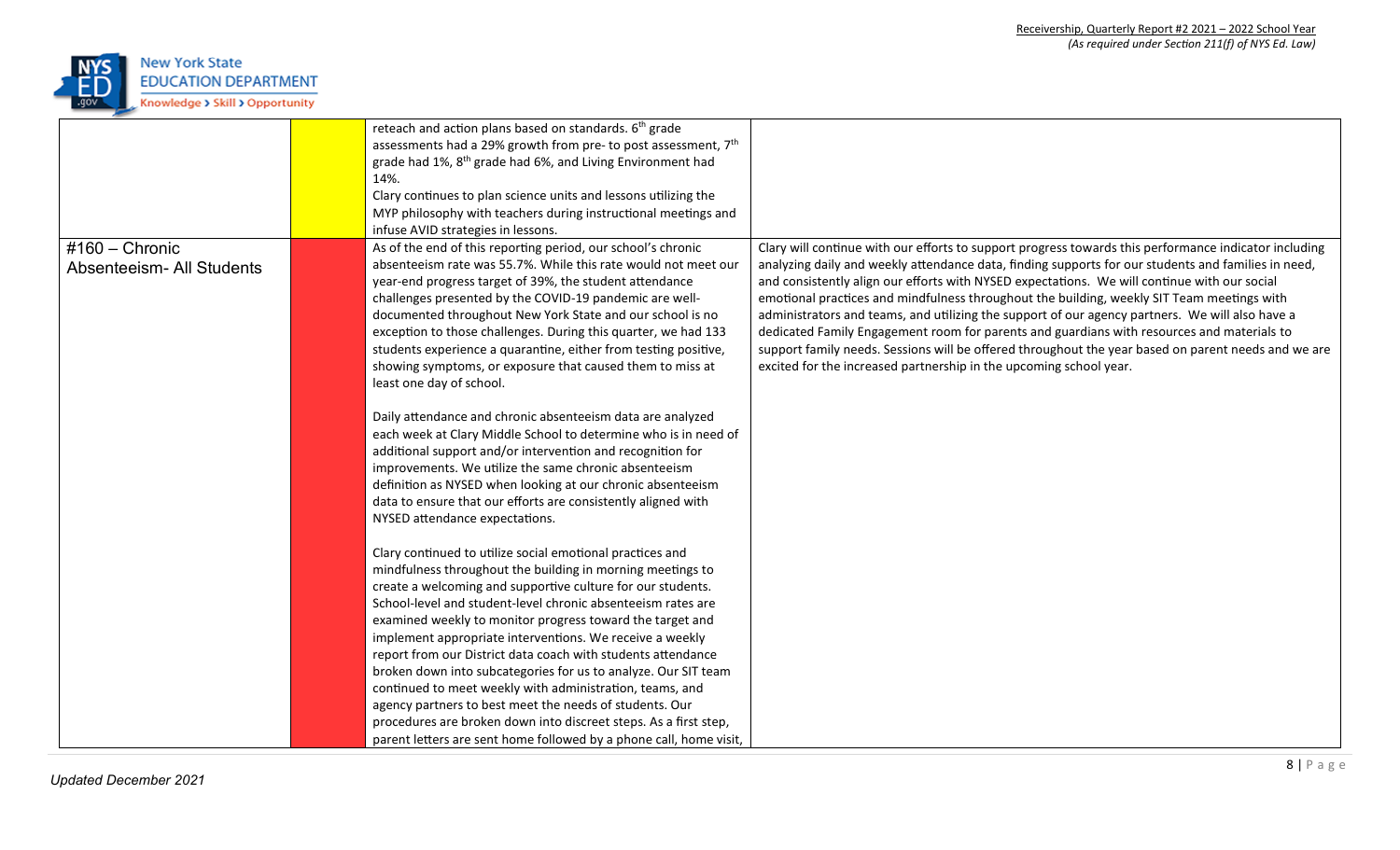

|  | preventative referral to an agency partner, and finally an ACCESS |  |
|--|-------------------------------------------------------------------|--|
|  | referral prior to referral to a county agency. Our support staff  |  |
|  | made phone calls on a daily basis, made home visits if students   |  |
|  | were marked absent virtually, and teachers made weekly            |  |
|  | outreach calls to provide assistance for students and families in |  |
|  | the areas of attendance and behavioral support.                   |  |

### **Part III –** *Demonstrable Improvement Indicators-Level 2*

| <b>Level 2 Indicators</b> |                          | implementation of specific strategies and action steps that will support progress toward the Demonstrable Improvement Indicators.                                                                                                                                                                                                                                                                                                                                                                                                                                                                                                                                                                                                                                                                                                          | Please list the school's Level 2 indicators and complete all columns below. This information should provide details about how lead strategies will inform the                                                                                                                                                                                                                                                                                                                                                                                                                                                                                                                                                                                                                                                                        |
|---------------------------|--------------------------|--------------------------------------------------------------------------------------------------------------------------------------------------------------------------------------------------------------------------------------------------------------------------------------------------------------------------------------------------------------------------------------------------------------------------------------------------------------------------------------------------------------------------------------------------------------------------------------------------------------------------------------------------------------------------------------------------------------------------------------------------------------------------------------------------------------------------------------------|--------------------------------------------------------------------------------------------------------------------------------------------------------------------------------------------------------------------------------------------------------------------------------------------------------------------------------------------------------------------------------------------------------------------------------------------------------------------------------------------------------------------------------------------------------------------------------------------------------------------------------------------------------------------------------------------------------------------------------------------------------------------------------------------------------------------------------------|
|                           |                          | Quarterly Report #2 Reflection on Activities Completed for this Indicator during<br>October 16, 2021 - January 14, 2022                                                                                                                                                                                                                                                                                                                                                                                                                                                                                                                                                                                                                                                                                                                    |                                                                                                                                                                                                                                                                                                                                                                                                                                                                                                                                                                                                                                                                                                                                                                                                                                      |
| Indicator                 | <b>Status</b><br>(R/Y/G) | What specific strategies and action steps were<br>implemented to support progress for each of the<br>Demonstrable Improvement Indicators?                                                                                                                                                                                                                                                                                                                                                                                                                                                                                                                                                                                                                                                                                                  | Provide the specific data/evidence used to determine progress and<br>impact on instruction, student learning, and achievement.<br>Describe how the data trends that emerged during this reporting period<br>will inform future action steps.<br>Include a description of any adjustments made to the continuation plan                                                                                                                                                                                                                                                                                                                                                                                                                                                                                                               |
| $#34$ – ELA SWD MGP       |                          | Using student data from the Fall and Winter administration of<br>the district-wide NWEA Reading assessment, estimates of<br>student's performance level on the NYS 3-8 ELA Exam based on<br>his or her scaled score on NWEA Reading. In conjunction with a<br>student's past performance on NWEA Reading assessments,<br>these performance level estimates are utilized to monitor data<br>on Receivership indicators that are growth measures by<br>calculating a projected Mean Growth Percentile (MGP). For this<br>indicator, based on the most recent data from the NWEA Reading<br>assessment, we project that we would achieve an MGP of 39.5,<br>which exceeds our year-end progress target of 37.9.<br>Teachers utilized the district ELA curriculum for Tier 1<br>instruction. We plan lessons focused around the MYP units with | along with the corresponding data used to inform the adjustment.<br>Student data from the Fall and Winter administration of the district-wide NWEA Reading<br>assessment was used to track students growth and progress during this quarter. Both the initial<br>and growth and achievement results were used with teachers during instructional meetings and<br>PLCs. Teachers began planning using a data-driven cycle to monitor student growth, identify focus<br>standards where students were not reaching mastery, and create action plans to address specific<br>deficits. Thirty students at each grade level were chosen based on their scores to specifically track<br>their progress. Teachers also worked with students to aid them in creating academic goals and<br>track their progress around multiple data points. |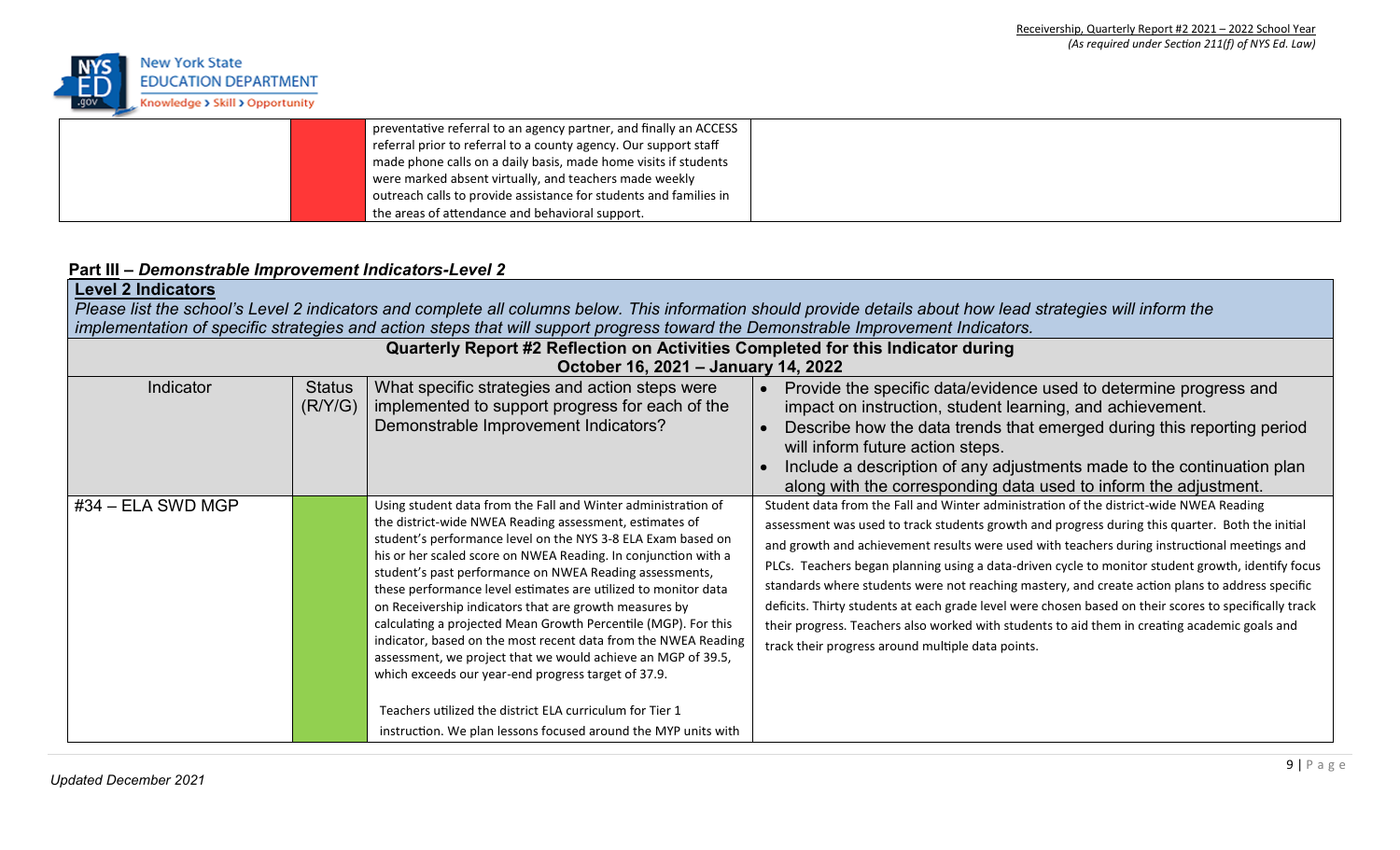

|                                            | teachers during instructional meetings and infuse AVID<br>strategies into lessons. The master schedule was also revamped<br>to provide ELA AIS classes for all students. Focused, Tier 2<br>interventions have been delivered by the IR Teacher (Intensive<br>Reading) at the $7th$ and $8th$ grade level in collaboration with the<br>ELA teachers. Tier 3 interventions utilizing Language! Live is<br>being used with two classes of $6th$ graders (Level 1) and two<br>classes of 7 <sup>th</sup> graders (Level 2). An ELA Teacher Lead also<br>supports literacy instruction and provides a model classroom for<br>all ELA teachers.                                                                                                                                                                                                       |                                                                                                                                                                                                                                                                                                                                                                                                                                                                                                                                                                                                                                                                                                                                                                  |
|--------------------------------------------|--------------------------------------------------------------------------------------------------------------------------------------------------------------------------------------------------------------------------------------------------------------------------------------------------------------------------------------------------------------------------------------------------------------------------------------------------------------------------------------------------------------------------------------------------------------------------------------------------------------------------------------------------------------------------------------------------------------------------------------------------------------------------------------------------------------------------------------------------|------------------------------------------------------------------------------------------------------------------------------------------------------------------------------------------------------------------------------------------------------------------------------------------------------------------------------------------------------------------------------------------------------------------------------------------------------------------------------------------------------------------------------------------------------------------------------------------------------------------------------------------------------------------------------------------------------------------------------------------------------------------|
| #35 - 3-8 ELA Black<br><b>Students MGP</b> | Using student data from the Fall and Winter administration of<br>the district-wide NWEA Reading assessment, estimates of<br>student's performance level on the NYS 3-8 ELA Exam based on<br>his or her scaled score on NWEA Reading. In conjunction with a<br>student's past performance on NWEA Reading assessments,<br>these performance level estimates are utilized to monitor data<br>on Receivership indicators that are growth measures by<br>calculating a projected Mean Growth Percentile (MGP). For this<br>indicator, based on the most recent data from the NWEA Reading<br>assessment, we project that we would achieve an MGP of 43.6,<br>which does not meet our year-end progress target of 44.5.<br>Teachers utilized the district ELA curriculum for Tier 1<br>instruction. We plan lessons focused around the MYP units with | Student data from the Fall and Winter administration of the district-wide NWEA Reading<br>assessment was used to track students growth and progress during this quarter. Both the initial<br>and growth and achievement results were used with teachers during instructional meetings and<br>PLCs. Teachers began planning using a data-driven cycle to monitor student growth, identify focus<br>standards where students were not reaching mastery, and create action plans to address specific<br>deficits. Thirty students at each grade level were chosen based on their scores to specifically track<br>their progress. Teachers also worked with students to aid them in creating academic goals and<br>track their progress around multiple data points. |
|                                            | teachers during instructional meetings and infuse AVID<br>strategies into lessons. The master schedule was also revamped<br>to provide ELA AIS classes for all students. Focused, Tier 2<br>interventions have been delivered by the IR Teacher (Intensive<br>Reading) at the 7 <sup>th</sup> and 8 <sup>th</sup> grade level in collaboration with the<br>ELA teachers. Tier 3 interventions utilizing Language! Live is<br>being used with two classes of $6th$ graders (Level 1) and two                                                                                                                                                                                                                                                                                                                                                      |                                                                                                                                                                                                                                                                                                                                                                                                                                                                                                                                                                                                                                                                                                                                                                  |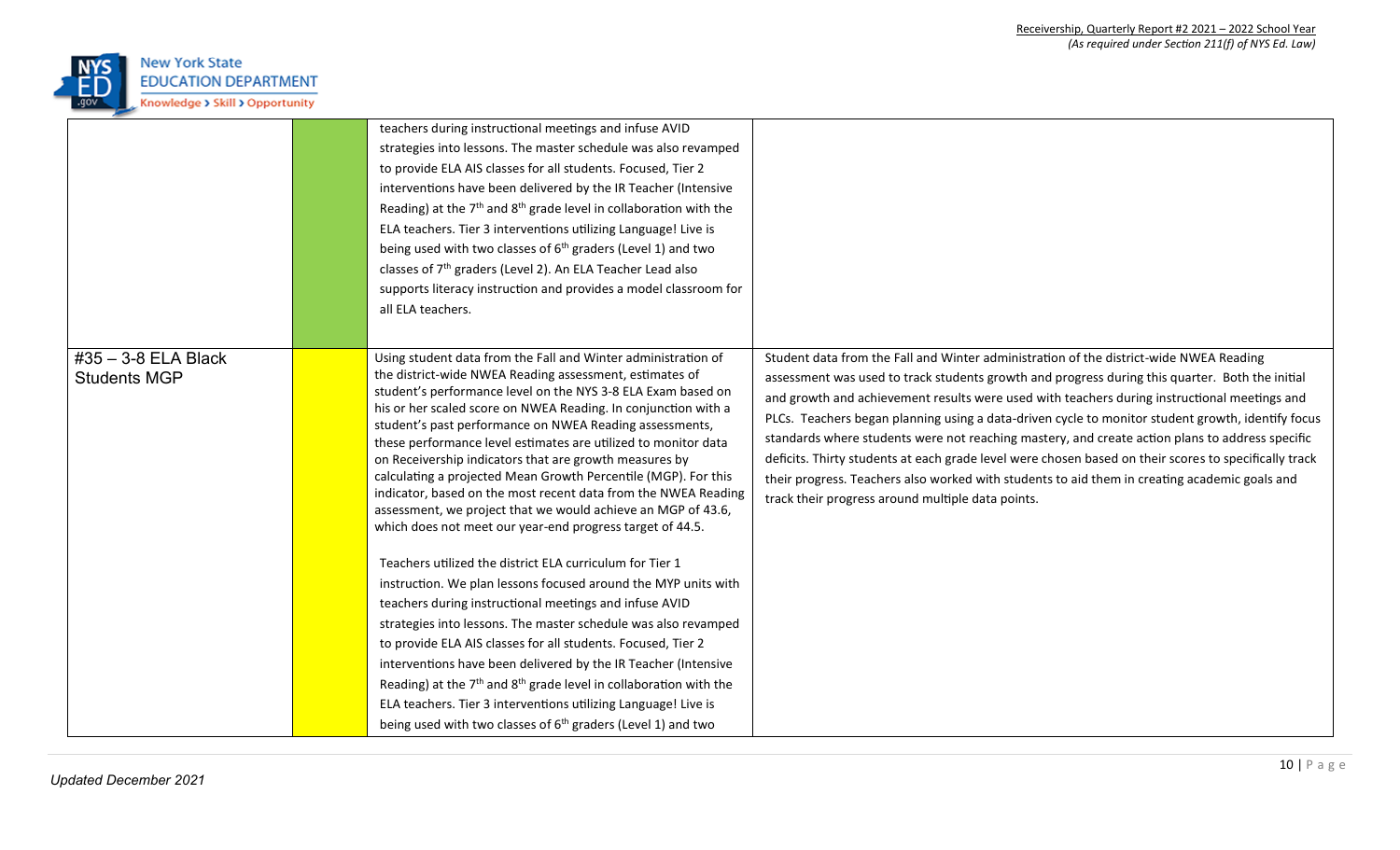

|                                                                              | classes of 7 <sup>th</sup> graders (Level 2). An ELA Teacher Lead also<br>supports literacy instruction and provides a model classroom for<br>all ELA teachers.                                                                                                                                                                                                                                                                                                                                                                                                                                                                                                                                                                                                                                                                                                                                                                                                                                                                                                                                                                                                                                                                                                                                                                                                                                                                                                                                          |                                                                                                                                                                                                                                                                                                                                                                                                                                                                                                                                                                                                                                                                                                                                                                  |
|------------------------------------------------------------------------------|----------------------------------------------------------------------------------------------------------------------------------------------------------------------------------------------------------------------------------------------------------------------------------------------------------------------------------------------------------------------------------------------------------------------------------------------------------------------------------------------------------------------------------------------------------------------------------------------------------------------------------------------------------------------------------------------------------------------------------------------------------------------------------------------------------------------------------------------------------------------------------------------------------------------------------------------------------------------------------------------------------------------------------------------------------------------------------------------------------------------------------------------------------------------------------------------------------------------------------------------------------------------------------------------------------------------------------------------------------------------------------------------------------------------------------------------------------------------------------------------------------|------------------------------------------------------------------------------------------------------------------------------------------------------------------------------------------------------------------------------------------------------------------------------------------------------------------------------------------------------------------------------------------------------------------------------------------------------------------------------------------------------------------------------------------------------------------------------------------------------------------------------------------------------------------------------------------------------------------------------------------------------------------|
| $#38 - 3-8$ ELA ED Students<br><b>MGP</b>                                    | Using student data from the Fall and Winter administration of<br>the district-wide NWEA Reading assessment, estimates of<br>student's performance level on the NYS 3-8 ELA Exam based on<br>his or her scaled score on NWEA Reading. In conjunction with a<br>student's past performance on NWEA Reading assessments,<br>these performance level estimates are utilized to monitor data<br>on Receivership indicators that are growth measures by<br>calculating a projected Mean Growth Percentile (MGP). For this<br>indicator, based on the most recent data from the NWEA Reading<br>assessment, we project that we would achieve an MGP of 40.2,<br>which does not meet our year-end progress target of 45.3.<br>Teachers utilized the district ELA curriculum for Tier 1<br>instruction. We plan lessons focused around the MYP units with<br>teachers during instructional meetings and infuse AVID<br>strategies into lessons. The master schedule was also revamped<br>to provide ELA AIS classes for all students. Focused, Tier 2<br>interventions have been delivered by the IR Teacher (Intensive<br>Reading) at the $7th$ and $8th$ grade level in collaboration with the<br>ELA teachers. Tier 3 interventions utilizing Language! Live is<br>being used with two classes of 6 <sup>th</sup> graders (Level 1) and two<br>classes of 7 <sup>th</sup> graders (Level 2). An ELA Teacher Lead also<br>supports literacy instruction and provides a model classroom for<br>all ELA teachers. | Student data from the Fall and Winter administration of the district-wide NWEA Reading<br>assessment was used to track students growth and progress during this quarter. Both the initial<br>and growth and achievement results were used with teachers during instructional meetings and<br>PLCs. Teachers began planning using a data-driven cycle to monitor student growth, identify focus<br>standards where students were not reaching mastery, and create action plans to address specific<br>deficits. Thirty students at each grade level were chosen based on their scores to specifically track<br>their progress. Teachers also worked with students to aid them in creating academic goals and<br>track their progress around multiple data points. |
| $#49 - 3-8$ ELA ED Students<br>Level 2 and above Gap with<br>non-ED Students | Utilizing student performance data from the Fall and Winter<br>NWEA Reading assessment of our economically disadvantaged<br>students and of our non-economically disadvantaged students<br>we are able to calculate the projected gap of the performance                                                                                                                                                                                                                                                                                                                                                                                                                                                                                                                                                                                                                                                                                                                                                                                                                                                                                                                                                                                                                                                                                                                                                                                                                                                 | Student data from the Fall and Winter administration of the district-wide NWEA Reading<br>assessment was used to track students growth and progress during this quarter. Both the initial<br>and growth and achievement results were used with teachers during instructional meetings and                                                                                                                                                                                                                                                                                                                                                                                                                                                                        |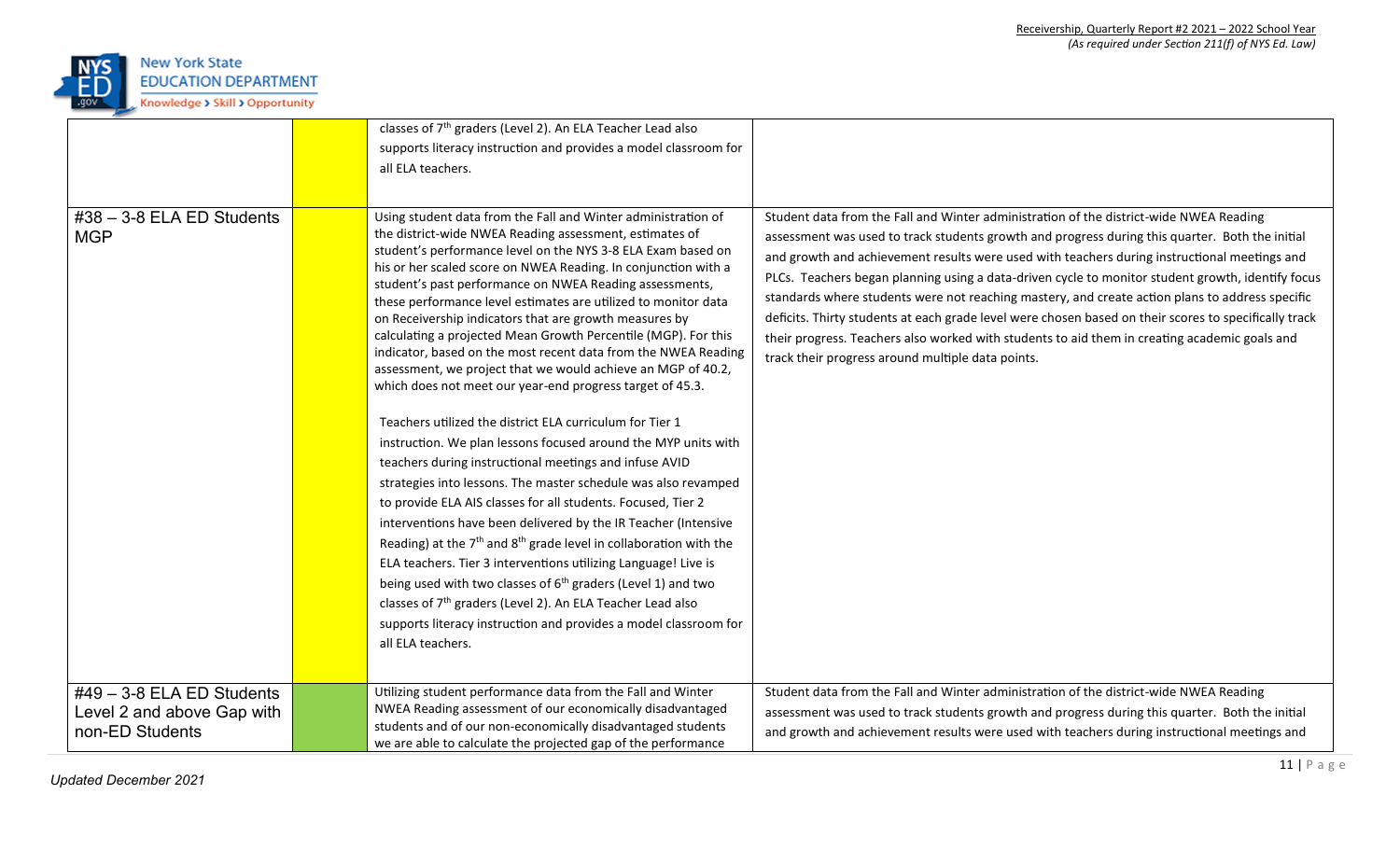

|                                                                             | between these two subgroups of students in order to determine<br>our progress toward meeting the year-end progress target. We<br>project our performance on this indicator to be a 29.6% gap<br>between the percent of economically disadvantaged students<br>and the percent of non-economically disadvantaged students<br>performing at Level 2 and above. This 29.3% gap indicates that<br>the performance gap between these two subgroups of students<br>continues to narrow and would result in our school meeting the<br>year-end progress target of 37%.<br>Teachers utilized the district ELA curriculum for Tier 1<br>instruction. We plan lessons focused around the MYP units with<br>teachers during instructional meetings and infuse AVID<br>strategies into lessons. The master schedule was also revamped<br>to provide ELA AIS classes for all students. Focused, Tier 2<br>interventions have been delivered by the IR Teacher (Intensive<br>Reading) at the $7th$ and $8th$ grade level in collaboration with the<br>ELA teachers. Tier 3 interventions utilizing Language! Live is<br>being used with two classes of $6th$ graders (Level 1) and two<br>classes of 7 <sup>th</sup> graders (Level 2). An ELA Teacher Lead also<br>supports literacy instruction and provides a model classroom for<br>all ELA teachers. | PLCs. Teachers began planning using a data-driven cycle to monitor student growth, identify focus<br>standards where students were not reaching mastery, and create action plans to address specific<br>deficits. Thirty students at each grade level were chosen based on their scores to specifically track<br>their progress. Teachers also worked with students to aid them in creating academic goals and<br>track their progress around multiple data points.                                                                                                                                                                                                                                                                                           |
|-----------------------------------------------------------------------------|---------------------------------------------------------------------------------------------------------------------------------------------------------------------------------------------------------------------------------------------------------------------------------------------------------------------------------------------------------------------------------------------------------------------------------------------------------------------------------------------------------------------------------------------------------------------------------------------------------------------------------------------------------------------------------------------------------------------------------------------------------------------------------------------------------------------------------------------------------------------------------------------------------------------------------------------------------------------------------------------------------------------------------------------------------------------------------------------------------------------------------------------------------------------------------------------------------------------------------------------------------------------------------------------------------------------------------------------|---------------------------------------------------------------------------------------------------------------------------------------------------------------------------------------------------------------------------------------------------------------------------------------------------------------------------------------------------------------------------------------------------------------------------------------------------------------------------------------------------------------------------------------------------------------------------------------------------------------------------------------------------------------------------------------------------------------------------------------------------------------|
| #54 - 3-8 Math ED<br>Students Level 2 and above<br>Gap with non-ED Students | Utilizing student performance data from the Fall and Winter<br>NWEA Math assessment of our economically disadvantaged<br>students and of our non-economically disadvantaged students<br>we are able to calculate the projected gap of the performance<br>between these two subgroups of students in order to determine<br>our progress toward meeting the year-end progress target. We<br>project our performance on this indicator to be a 21.5% gap<br>between the percent of economically disadvantaged students<br>and the percent of non-economically disadvantaged students<br>performing at Level 2 and above. This 21.5% gap indicates that<br>the performance gap between these two subgroups of students                                                                                                                                                                                                                                                                                                                                                                                                                                                                                                                                                                                                                          | Student data from the Fall and Winter administration of the district-wide NWEA Math assessment<br>was used to track students growth and progress during this quarter. Both the initial and growth<br>and achievement results were used with teachers during instructional meetings and PLCs.<br>Teachers began planning using a data-driven cycle to monitor student growth, identify focus<br>standards where students were not reaching mastery, and create action plans to address specific<br>deficits. Thirty students at each grade level were chosen based on their scores to specifically track<br>their progress. Teachers also worked with students to aid them in creating academic goals and<br>track their progress around multiple data points. |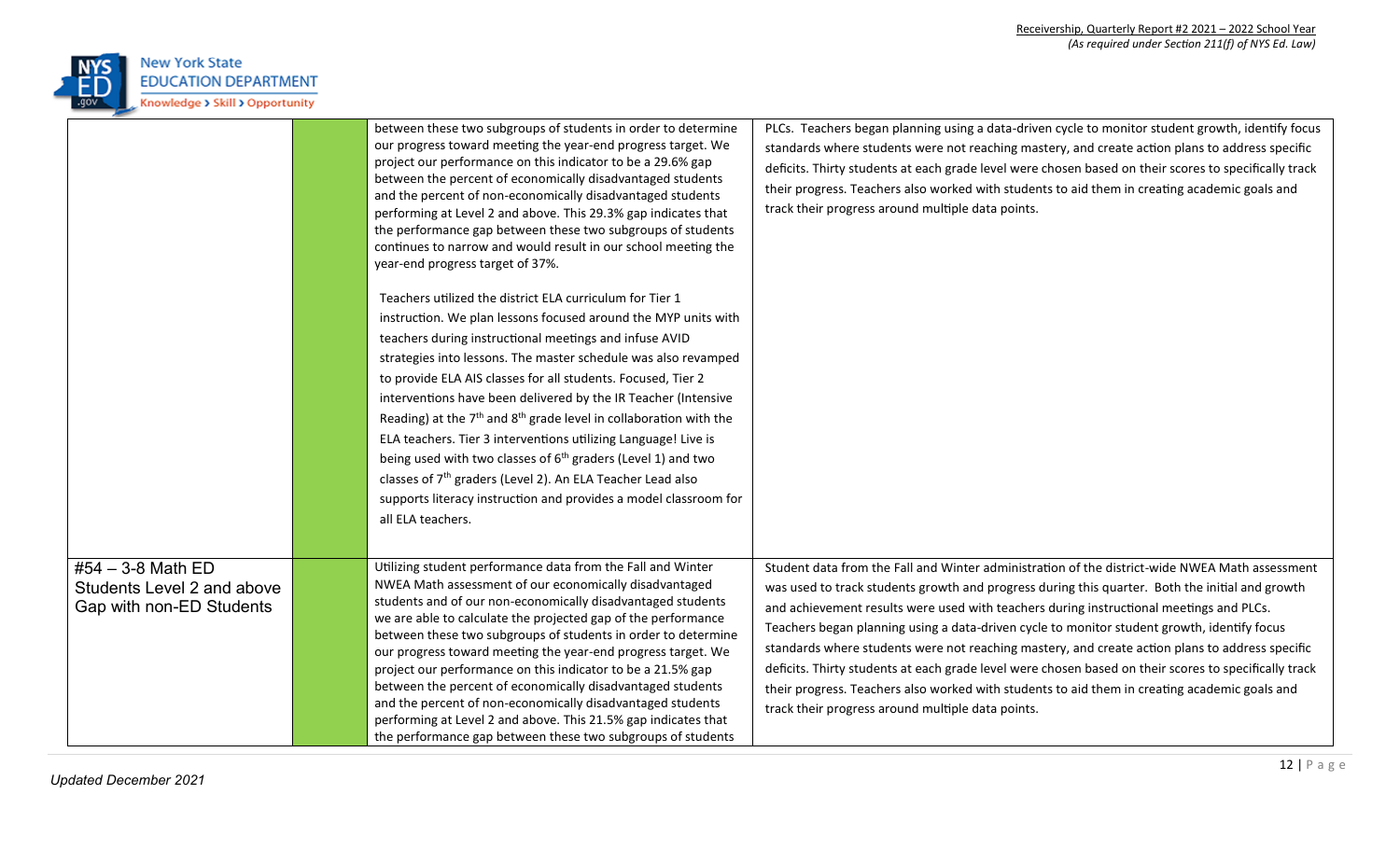

| continues to narrow and would result in our school meeting the    |  |
|-------------------------------------------------------------------|--|
| year-end progress target of 25%.                                  |  |
|                                                                   |  |
| This progress monitoring data- projecting actual performance on   |  |
| the indicator-enables our school to identify indicators that we   |  |
| are not on-track to meet and to further disaggregate student      |  |
| data to determine those students who are performing at a Level    |  |
| 1 and to provide additional support and intervention as           |  |
| appropriate.                                                      |  |
| Teachers utilized the district Math curriculum for Tier 1         |  |
| instruction. We plan lessons focused around the MYP units with    |  |
| teachers during instructional meetings and infuse AVID strategies |  |
| into lessons. Focused, Tier 2 interventions have been delivered   |  |
| by the AR Teacher (Algebraic Reasoning) and Math AIS Teacher at   |  |
| all grade levels.                                                 |  |
|                                                                   |  |
|                                                                   |  |

### **Part IV –** *Community Engagement Team (CET)*

# **Community Engagement Team (CET)**

The role of the Community Engagement Team is to be active thought partners in contributing to and supporting the development of *recommendations* for school improvement through public engagement. Recommendations made by the CET, including how the school community (i.e., school principal, parents and guardians, teachers and other school staff and students) was engaged to seek input/feedback to guide implementation of the school's improvement plan, should be addressed in response to *the prompts below.*

| <b>Report Out of 2021-22 CET Plan Implementation</b>                                                                                           |                                                                                                                                                   |  |  |  |
|------------------------------------------------------------------------------------------------------------------------------------------------|---------------------------------------------------------------------------------------------------------------------------------------------------|--|--|--|
| List the categories of stakeholders that have participated as members this<br>reporting period.                                                | Describe how recommendations made by the CET during this reporting period were<br>used to inform implementation of the school's improvement plan. |  |  |  |
| Include any changes made to the CET's membership since the development of the<br>Quarter #1 Report. Include the role/title of any new members. |                                                                                                                                                   |  |  |  |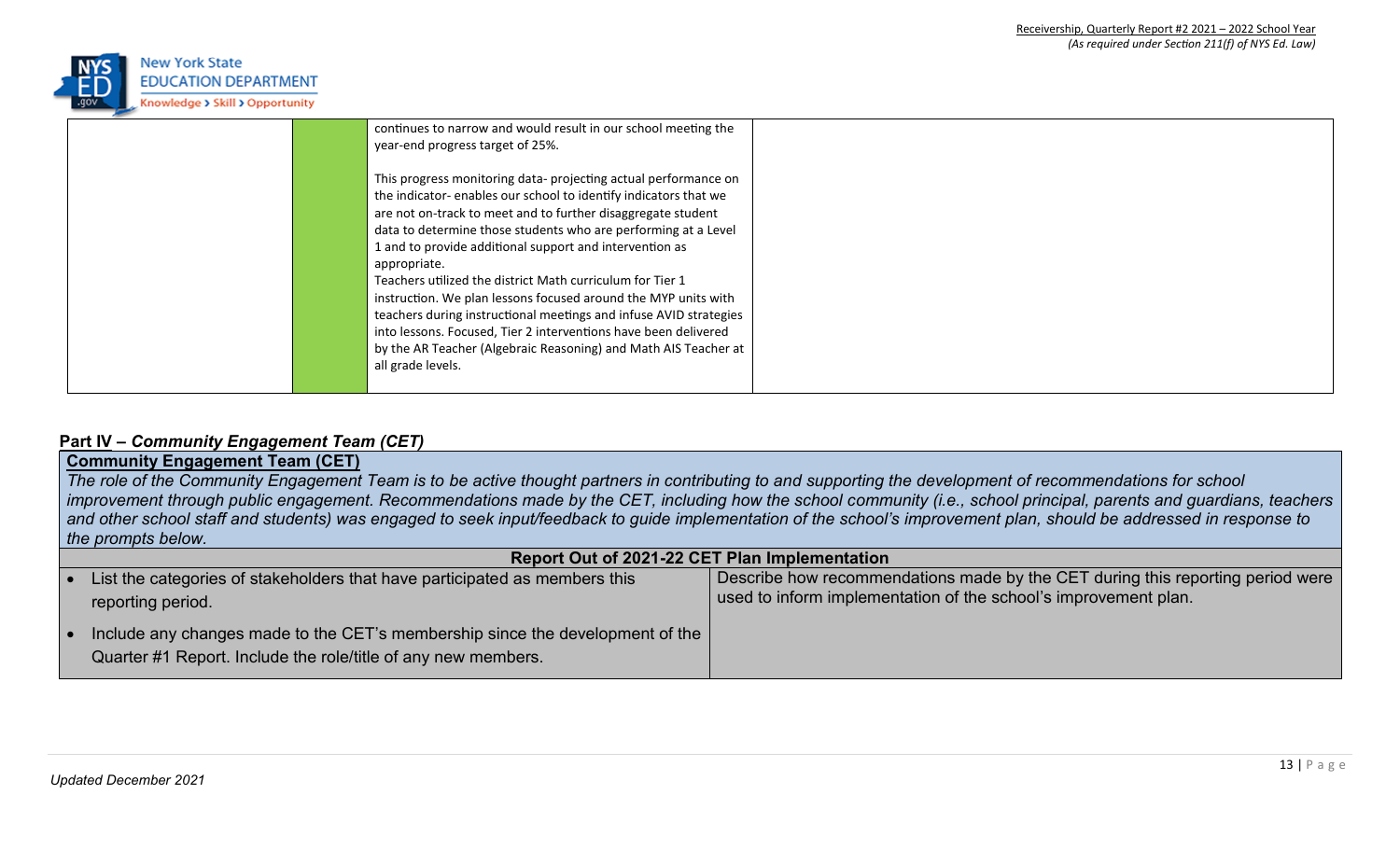

| Our CET includes the building leadership team including the Principal, Vice-Principal, Administration<br>Intern, MYP Coordinator, and Discipline Literacy Coach. We have our District Parent Liaison and<br>several teachers, two students, an agency partner, and a local community member. We are still in<br>search of a parent member. | CET meetings are still being held virtually due to COVID protocols. Our CET has been working<br>diligently on finding ways to increase community engagement in our school. Our "Trunk or Treat"<br>event brought in hundreds of community members. In December, we hosted a "Holiday Shoppe"<br>that featured community donations for students to choose gifts to give to their family members for<br>gifts. We are also in the planning stages for an event in the Spring. Another large push has been<br>the ability to use data driven cycles with our teachers utilizing the NWEA assessments. We had our<br>first screening in the fall and a second one in the winter. |
|--------------------------------------------------------------------------------------------------------------------------------------------------------------------------------------------------------------------------------------------------------------------------------------------------------------------------------------------|------------------------------------------------------------------------------------------------------------------------------------------------------------------------------------------------------------------------------------------------------------------------------------------------------------------------------------------------------------------------------------------------------------------------------------------------------------------------------------------------------------------------------------------------------------------------------------------------------------------------------------------------------------------------------|
|                                                                                                                                                                                                                                                                                                                                            |                                                                                                                                                                                                                                                                                                                                                                                                                                                                                                                                                                                                                                                                              |

#### **Part V**

## **Powers of the Receiver**

*Provide a summary of the use of the School Receiver's powers during this reporting period.*

### **1. Review and Make Changes to the School Budget**

District funding has been allocated to hire teachers to provide additional math, science, and technology support throughout the academic day, and continue to purchase additional technology to support Personalized Learning. The District has also supported the addition of an IB MYP Coordinator to support program implementation at the school.

**2. Implement Professional Development for Staff**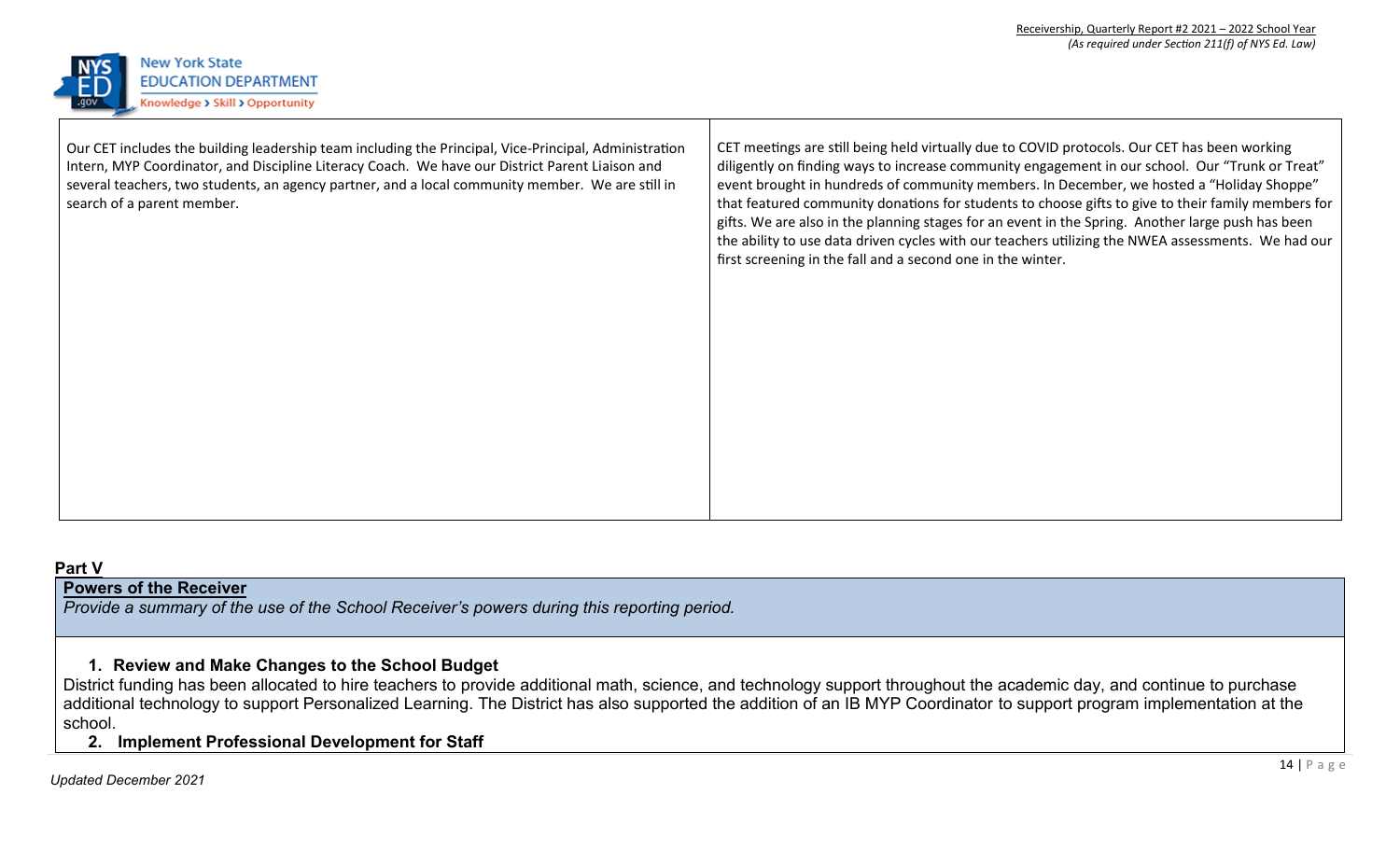

Teachers participated in professional learning opportunities in whole-staff summer sessions, learned targeted ELA and math instructional practices and became familiar with the re-paced middle school math curriculum. All Clary staff also participated in the IB MYP implementation for Year 3 and tialraining over the summer prior to school starting to prepare them for unit planning. Clary offers additional hours for each teacher to be able to take part in professional development opportunities of need and interest throughout the school year. Clary has an instructional coach, content-area Lead Teachers, and an IB MYP Coordinator to provide job-embedded professional development in each of the four core content areas each week, as well as additional PD time with these content experts and district-level content supervisors on Thursday during weekly professional development time.

## **3. Create/Change School Program and Curriculum**

The Superintendent has been intentional and strategic in support of improved instructional practices across all middle school grade levels. The Executive Director of Secondary Schools has developed and implemented professional development sessions to integrate the District's Personalized Learning and IB MYP program initiatives to raise the level of rigor across all content areas. The Director of Mathematics has weekly professional development sessions for math teachers around the district-adopted curriculum. Clary instructional coaches, content area Lead Teachers, and the IB MYP Coordinator support professional leaders, instructional unit planning for IB MYP, and data analysis of student work during team and weekly PD sessions to improve instruction and analyze student progress.

Math curriculum in grades 6-8 and Algebra and prioritized, assessment-based science standards have been implemented to increase instructional engagement and student achievement outcomes. These resources allow math and science teachers to provide additional, targeted mathematics and science instruction to ensure more hands-on, interactive learning experience. These resources are designed to focus on the most important math and science learning to assist students in mastering material needed for promotion to the next grade. It also exposes more students to higher-level math and science curriculum, while preparing them for success on exit exams and future math and science coursework.

### **4. Require all Staff to Reapply for Their Positions and Negotiating Changes to the Collective Bargaining Agreement**

The "mutual consent" power has allowed Clary to improve the commitment of the staff to be held to high expectations of providing high impact instruction, engaging with families, and collaborating with peers to improve student achievement. Principals and staff had to mutually agree to either continue or begin work at Clary this year, and staff interested in being trained in and implementing IB MYP elected to work in the school

#### **5. Extended Day**

The Superintendent returned Clary Middle School to an extended school day routine upon return to in-person instruction. Until October 25, Clary was on an extended day schedule. Because of transportation challenges, 14 schools in the district, including Clary, have reduced their length of day. Once enough drivers are secured, Clary will return to the longer ELT length of school day.